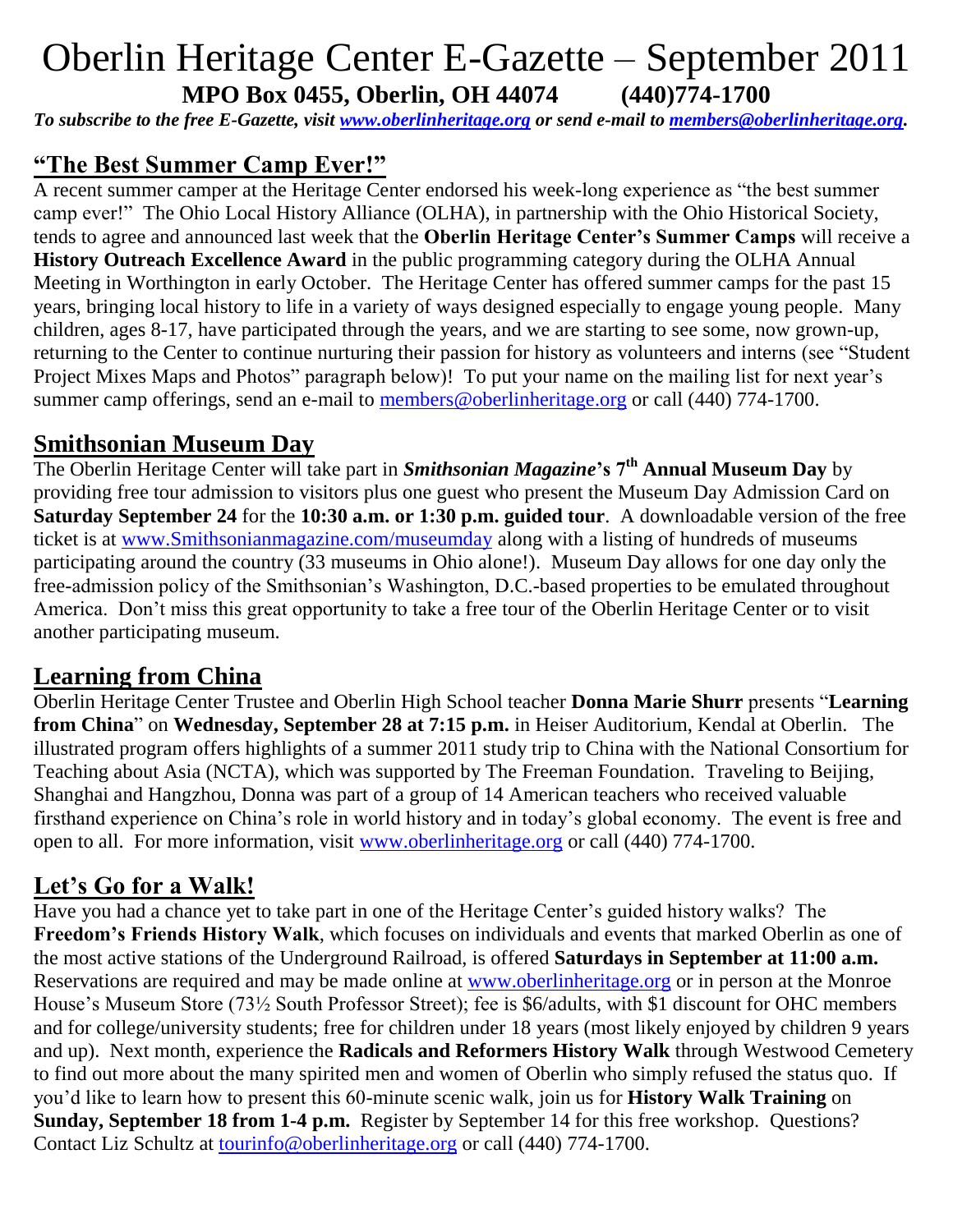# **Student Project Mixes Maps and Photos**

One of the wonderful things about summer is that there are so many student interns and volunteers at the Heritage Center working on new projects. **John Olmsted** returned as a volunteer and created a pilot "Mapping History" page on our website. He took digital copies of historic photos in the collection of the Heritage Center and placed them on a Google Map of Oberlin. To explore the project, visit [www.oberlinheritage.org](http://www.oberlinheritage.org/) and click on the Research and Learn tab, then follow the link at Historic Photos on the pull-down menu. You'll reach your destination by clicking on **[Oberlin Historic Photo Map Project](http://www.oberlinheritage.org/researchlearn/photomap)**. Let us know what you think of the project. John will be pursuing a Ph.D. in History this fall at the University of California, Berkeley. We're very grateful to him for making these first steps and creating a fun local feature, and you may be interested to know that John was one of the Oberlin Heritage Center's young "summer campers" several years ago!

# **Local Historical Societies: Save the Date!**

Mark your calendar now for **Friday, October 28** (9 a.m. to 4 p.m.) when the Ohio Historical Society's Local History Office, in collaboration with the Oberlin Heritage Center, offers a collections care workshop designed for local history museum staff and interns, board members and volunteers. The session is one of a series of workshops taking place this fall around the state based on the American Association for State and Local History's "StEPs" (Standards and Excellence Program for History Organization). **"Building a Meaningful Collection Workshop"** will be presented by Andy Verhoff, Local History Coordinator for the Ohio Historical Society, and **Prue Richards**, Collections Assistant at the Oberlin Heritage Center. Register [online](http://www.ohiohistorystore.com/AASLHs-StEPs-Workshops-for-Ohios-Local-History-Organizations-P8627C61.aspx?UserID=7389388&SessionID=OxyH%7bnfgO0DrrxUoqhVP) by October 24 at [www.ohiohistory.org/register](http://www.ohiohistory.org/register) or call 1-800-858-6878 for more information.

# **Welcome New Members**

The Oberlin Heritage Center extends a warm welcome to new members **Tina Abraham** (Wellington), the **Papenfuss Family** (Avon Lake) and **Trecia Pottinger** (Oberlin). Your membership is important and appreciated! If you like what the Oberlin Heritage Center does to preserve and share the community's nationally significant history, please support the organization by becoming a member. Visit [www.oberlinheritage.org](http://www.oberlinheritage.org/) to join online or call (440) 774-1700 [\(members@oberlinheritage.org\)](mailto:members@oberlinheritage.org) to request a membership brochure be sent to you.

#### **Endowment Campaign Update**

The Endowment Fund for History Education is now at **\$53,500** toward our goal of \$400,000. A successful campaign will fully endow the Museum Education and Tour Coordinator staff position, and make the Oberlin Heritage Center less dependent on grant money to do the community educational programming, outreach to schools, and summer camps for children, all of which are such an important part of the organization's mission. Special thanks to new **Endowed Life** members **Jane Ross Moore** and **Stephen & Mary Ann Johnson**. Endowed Life members are making a big difference at the Oberlin Heritage Center – please consider joining this wonderfully supportive group with a gift or pledge (payable over 5 years) of \$2,000 or more to the Endowment Fund for History Education. For more information, contact Executive Director Patricia Murphy [\(patm@oberlinheritage.org\)](mailto:patm@oberlinheritage.org) at (440) 774-1700 or Board Member Nick Jones [\(nrjones360@gmail.com\)](mailto:nrjones360@gmail.com) at (440) 774-3671.

### **Out and About: Staff and Intern News**

**Pat Murphy** has written a chapter for **The Small Museum Toolkit**, a new collection of six books that serve as a launching point for small museum staff to pursue best practices and meet museum standards. Pat's chapter on "Human Resources Administration: Building an Effective Team" appears in Book 3 of the Toolkit, which focuses on Organizational Management. The series is published by AltaMira Press [\(www.altamirapress.com\)](http://www.altamirapress.com/) for the American Association for State and Local History (AASLH).